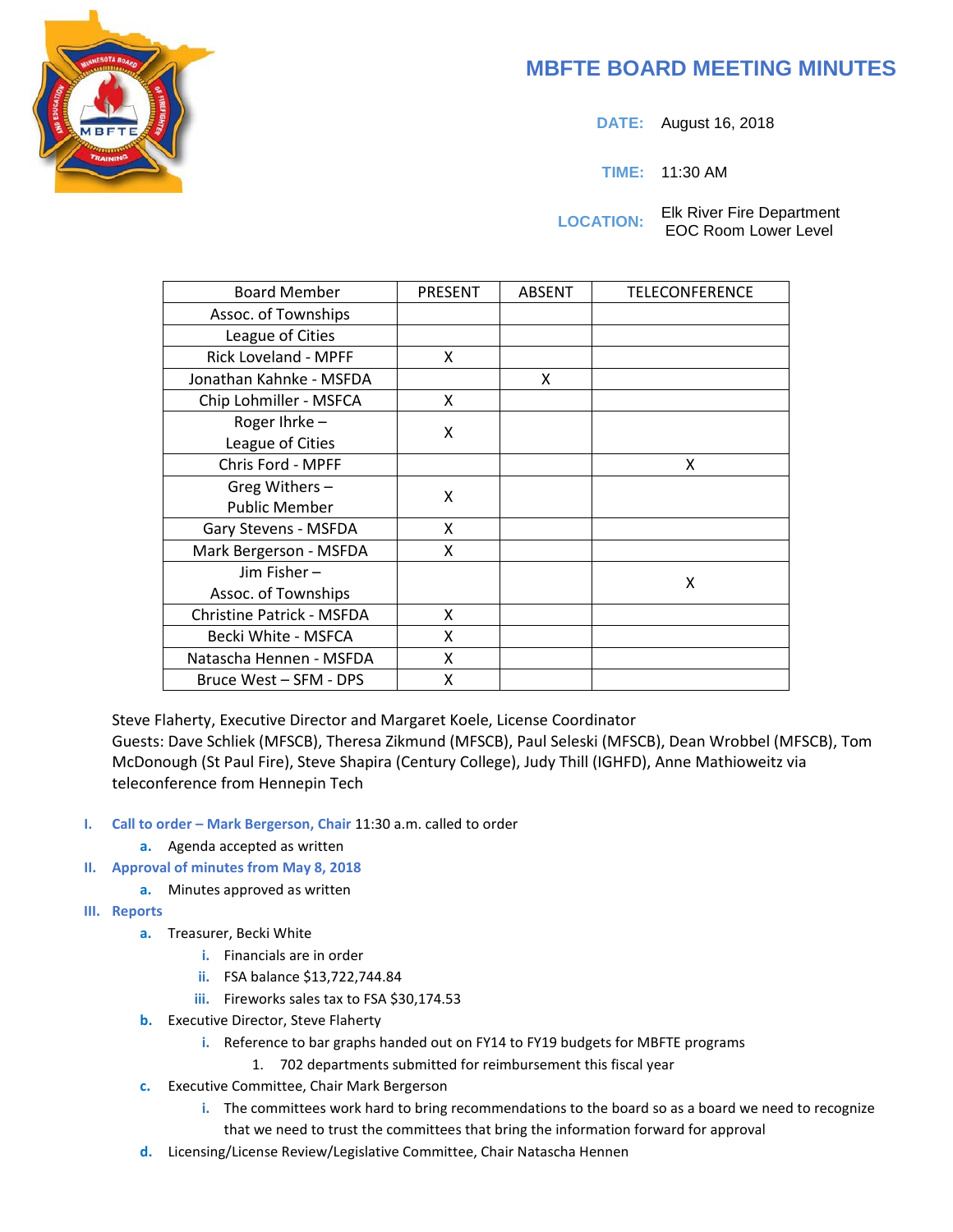- **i.** Legislative update on MBFTE and DNR statutes
	- **1.** Natascha Hennen is the new Chair of the License Committee and commented the statutes did not get through legislation because of time in the last legislation session and will be reintroduced this session. Also, DNR exemption will be reworded to include specific exemption to training and licensure for wild land firefighters, that will be brought to the license committee for approval prior to going back to legislation
- **e.** Training Committee, Chair Mark Bergerson
	- **i.** Learning Management System RFP draft
		- **1.** This will be discussed at the November meeting
	- **ii.** FSAC funding requests
		- **1.** MBFTE received one- time appropriation of 315,000 for basic firefighter training with passing the certification examination before reimbursed and \$2.1185 million to get to \$200 per firefighter
	- **iii.** FY 19 Budget recommendations
		- **1.** The committee put together their recommendation to the board for discussion later in the agenda
	- **iv.** NFPA 1001 program
		- **1.** The committee would like to have a pool of money for the option of:
			- **a.** NFPA1001 \$1370
			- **b.** FFI  $\lessgtr 800$
			- **c.** Haz \$285
			- **d.** FFII \$285
			- **e.** 472 HAZ \$200
			- **f.** Certs \$115 each
			- **g.** 472 cert \$165
		- **2.** The funds will be reimbursed to departments after the course is completed and certification has been passed
	- **v.** FLSA information
		- **1.** Fair labor practice law with certain criteria being met in law regarding reimbursement on study time spent outside normal work hours for required training and the committee would like to address this by adding on the reimbursable expense list under NOT an allowable expense
			- **a.** Rick Loveland motioned to approve adding this on the reimbursable expense list as an
				- item we will not reimburse, Natascha Hennen second the motion
					- **i. Motion Carried**
- **f.** Fire Service Specialist Report
	- **i.** Tate Mills is doing interviews of 7 FSS applicants for the fourth Fire Service Specialist position
- **IV. Public comment**
	- **a.** Judy Thill from Inver Grove Heights expressed concerns of time that will be spent invoicing multiple departments for the NFPA1001 academy students
- **V. Old business**
	- **a.** Appointments to the Board no appointments have been assigned as of yet from the Governor's office, they should be made next week
		- **i.** Association of Townships (Eric Hedtke open seat)
		- **ii.** League of Cities (Kelli Slavik open seat)
		- **iii.** MSFDA (Christi Patrick open seat)
- **VI. New business**
	- **a.** FY19 Budget \$6,912,330
		- **i.** \$205 per firefighter \$4,325,200 (20370 roster numbers of firefighters)
		- **ii.** Basic Firefighter Training \$1,715,000 (with passing of certification)
			- **1.** FFI Reimburse up to: \$800
			- **2.** FFII Reimburse up to: \$285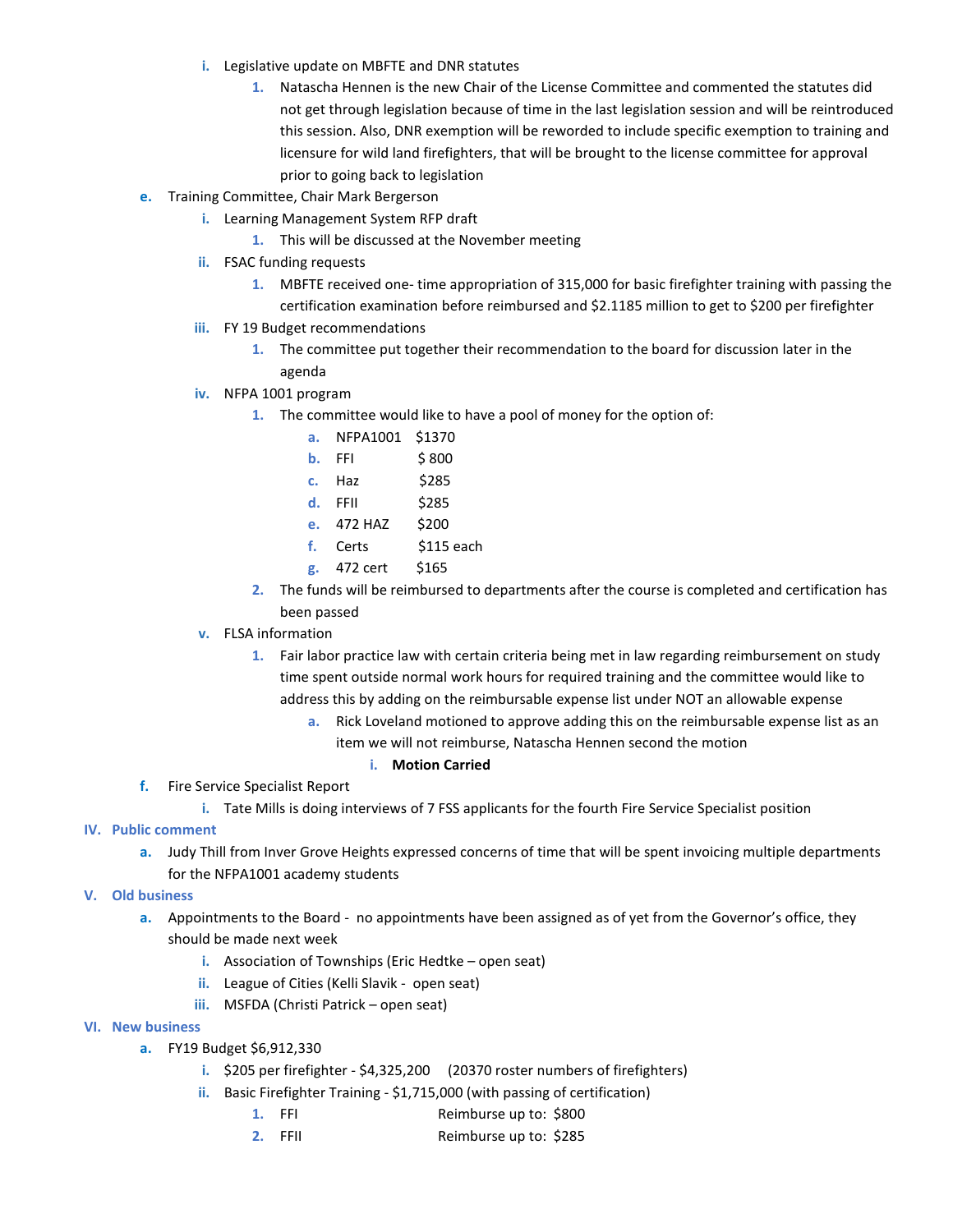|       | 3.                                                         | Haz                                 | Reimburse up to: \$285 |           |
|-------|------------------------------------------------------------|-------------------------------------|------------------------|-----------|
|       | 4.                                                         | Haz 472                             | Reimburse up to: \$200 |           |
|       | 5.                                                         | <b>Certification FFI &amp; FFII</b> | Reimburse up to: \$115 |           |
|       | 6.                                                         | 472 certification                   | Reimburse up to: \$165 |           |
|       | <b>iii.</b> Fire Instructor I & II with certification pass | \$213,675                           |                        |           |
|       | iv. Live Burn Program (116)                                | \$174,000                           |                        |           |
|       | v. Seminars & Conferences (17)                             | \$66,950                            |                        |           |
| vi.   | Leadership Development Course                              | \$38,505                            |                        |           |
| vii.  | MBFTE base budget                                          | \$245,000                           |                        |           |
| viii. | <b>Fourth FSS</b>                                          |                                     |                        | \$100,000 |

- **1.** Roger Ihrke motioned to approve the budget as presented, Marshal West second the motion
	- **a.** Rick Loveland opposes the split of NFPA1001 program and funding the instructor program
	- **b.** Break for 4 minutes for organizations representatives to discuss the motion
	- **c.** Rick Loveland wants to do an amended motion to pass the whole NFPA1001 program within 5 years, Chris Ford second the motion
		- **i.** Marshal West commented that the concern is setting the bar low and settling for basic firefighter training with FFI and no further training. He believe this gives the departments options, but most will continue to do the whole NFPA1001 program
		- **ii.** Becki White commented that it is all or nothing motion and we would like to see them do something even if it is basic training
		- **iii.** Mark Bergerson called the question for those in favor of the amendment proposed by Rick Loveland
		- **iv.** Rick Loveland added to the motion that departments reimburse back the MBFTE if the full NFPA1001 program student has not completed within five years
		- **v.** Mark Bergerson called the amended question as a separate motion
			- 1. Roll call vote was taken 3 Yes and 9 No

### **a. Motion Failed**

- **vi.** Mark Bergerson called the question "Resolution to approve the FY19 budget" as proposed by the Training Committee
	- **1.** Roll call vote was taken 11 Yes and 1 No

## **a. Motion Carried**

- **d.** NJPA has changed their name to Sourcewell
	- **i.** The funds that have not been used under Sourcewell will roll into the redistribution for all departments across the state
- **b.** Live Burn Plan copyright request made by IFTSA
	- **i.** Natascha Hennen motioned to approve the request, Becki White second the motion
	- **ii.** Rick Loveland asked if they have any updates, modifications or best practices to advise us
		- **1.** Steve Flaherty, Executive Director will make that recommendation to them
	- **iii.** Marshal West commented it should be reviewed annually to make sure they do not change the plan as written by MBFTE
	- **iv.** Mark Bergerson called for approval on permission for IFTSA to use the MBFTE Live Burn plan in publication with an annual review of the document to make sure no changes are made
		- **1.** All approved, **Motion Carried**
- **c.** Approval of 2019 calendar
	- **i.** Jim Fisher motioned to approve the calendar, Chip Lohmiller second the motion
	- **ii. Motion Carried**
- **d.** Action on attendance letters sent to two board members